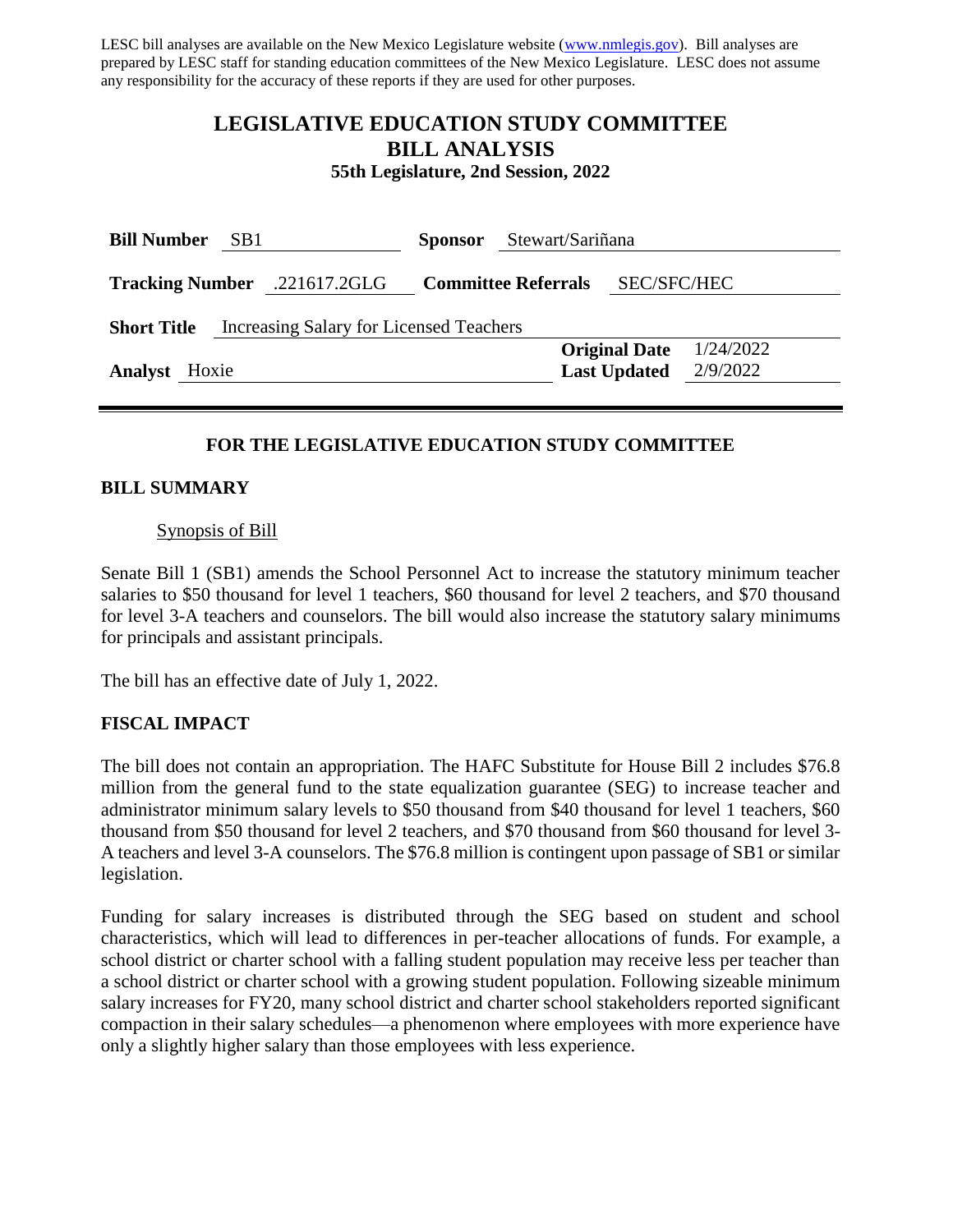### **Bill No. – Page 2**

# **SUBSTANTIVE ISSUES**

Since FY04, the School Personnel Act sets minimum salaries for teachers based on licensure level. Statute currently requires level 1 teachers to be paid a minimum of \$40 thousand, level 2 teachers a minimum of \$50 thousand, and level 3 teachers a minimum of \$60 thousand. The GAA of 2021 increased minimum level 1 teacher salaries to \$41 thousand. Minimum salaries for school principals and assistant school principals are tied to the minimum salary of a level 3-A teacher.

The Legislature last increased teacher salary minimums in FY20. If enacted, SB1 would provide a 22 percent increase to minimums for level 1 teachers, a 20 percent increase to minimums for level 2 teachers, and a 16 percent increase to level 3-A teacher minimums.

**Recruitment and Retention.** Research shows recruiting and retaining excellent teachers and principals is important for meeting the needs of students and improving student academic outcomes. Compensation is a recruitment and retention strategy within the educator workforce. Although average pay for New Mexico teachers grew twice as fast in FY20 than in any other state - from an average of \$47,826 to \$54,923, an increase of 14.8 percent - New Mexico's average teacher salary is still lower than other states in the region. Salary estimates from the National Education Association indicate that New Mexico ranks 32nd in the nation for average teacher salaries, although the state is in the lower middle of surrounding states when comparing average teacher salaries. New Mexico's average FY22 teacher salary of \$54,923 was lower than Colorado, Texas, and Utah but higher than Arizona and Oklahoma.

| $FY22*$      |          |          |  |  |  |  |
|--------------|----------|----------|--|--|--|--|
|              | Average  | Average  |  |  |  |  |
|              | Starting | Teacher  |  |  |  |  |
| <b>State</b> | Salary   | Salary   |  |  |  |  |
| U.S. Average | \$41,869 | \$65,090 |  |  |  |  |
| Colorado     | \$35,724 | \$60,611 |  |  |  |  |
| Texas        | \$44,527 | \$57,641 |  |  |  |  |
| Utah         | \$44,349 | \$56,918 |  |  |  |  |
| New Mexico   | \$41,737 | \$54.923 |  |  |  |  |
| Oklahoma     | \$38,074 | \$54.256 |  |  |  |  |
| Arizona      | \$40,554 | \$52,157 |  |  |  |  |

# Average Teacher Salary

Source: National Education Association

\*Preliminary Data

While salary represents only a portion of total teacher compensation, it remains an important factor for many when selecting a profession or, for those who have already decided on teaching as a career, selecting where a teacher will enter the teaching profession. While more generous health and retirement benefits may boost overall teacher compensation, benefits may not have the strongest impact on teacher recruitment and retention.